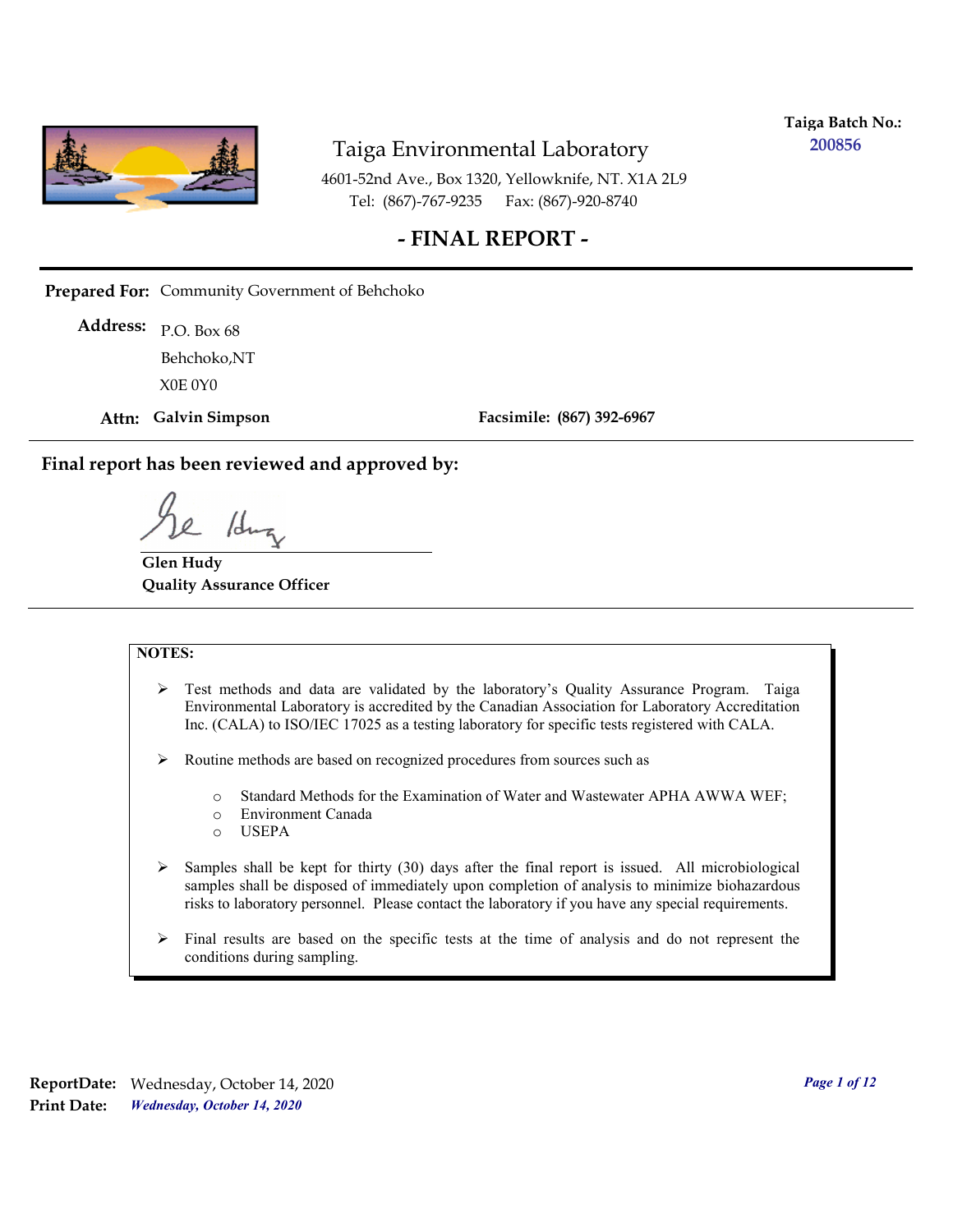

4601-52nd Ave., Box 1320, Yellowknife, NT. X1A 2L9 Tel: (867)-767-9235 Fax: (867)-920-8740

**Taiga Batch No.: 200856**

## **- CERTIFICATE OF ANALYSIS -**

### Client Sample ID: SNP R4 Taiga Sample ID: 001

| Client Project: W2014L3-0002<br><b>Sample Type: Sewage</b> |                      |
|------------------------------------------------------------|----------------------|
| Received Date: 06-Oct-20                                   |                      |
| <b>Sampling Date: 05-Oct-20</b>                            |                      |
| <b>Sampling Time: 14:00</b>                                |                      |
|                                                            | Location: Rae Lagoon |
| <b>Report Status:</b>                                      | Final                |
|                                                            |                      |

| <b>Test Parameter</b>         | <b>Result</b> | Detection<br>Limit | Units     | Analysis<br>Date | Analytical<br>Method* | <b>Qualifer</b> |
|-------------------------------|---------------|--------------------|-----------|------------------|-----------------------|-----------------|
| <b>Inorganics - Nutrients</b> |               |                    |           |                  |                       |                 |
| Ammonia as Nitrogen           | 0.050         | 0.005              | mg/L      | 08-Oct-20        | SM4500-NH3:G          |                 |
| Biochemical Oxygen Demand     | 30            | $\overline{2}$     | mg/L      | 07-Oct-20        | SM5210:B              |                 |
| <b>CBOD</b>                   | 31            | 2                  | mg/L      | 07-Oct-20        | SM5210:B              |                 |
| Nitrogen, Total               | 5.35          | 0.06               | mg/L      | 07-Oct-20        | ISO/TR 11905:1997(E)  |                 |
| Phosphorous, Total            | 0.232         | 0.002              | mg/L      | 09-Oct-20        | SM4500-P:D            |                 |
| <b>Inorganics - Physicals</b> |               |                    |           |                  |                       |                 |
| pH                            | 6.38          |                    | pH units  | 06-Oct-20        | SM4500-H:B            |                 |
| Solids, Total Suspended       | 16            | 3                  | mg/L      | 08-Oct-20        | SM2540:D              |                 |
| <b>Major Ions</b>             |               |                    |           |                  |                       |                 |
| Nitrate+Nitrite as Nitrogen   | 0.04          | 0.01               | mg/L      | $07$ -Oct- $20$  | SM4110:B              |                 |
| <b>Microbiology</b>           |               |                    |           |                  |                       |                 |
| Coliforms, Fecal              | 10<br>$\prec$ | 10                 | CFU/100mL | 06-Oct-20        | SM9222:D              |                 |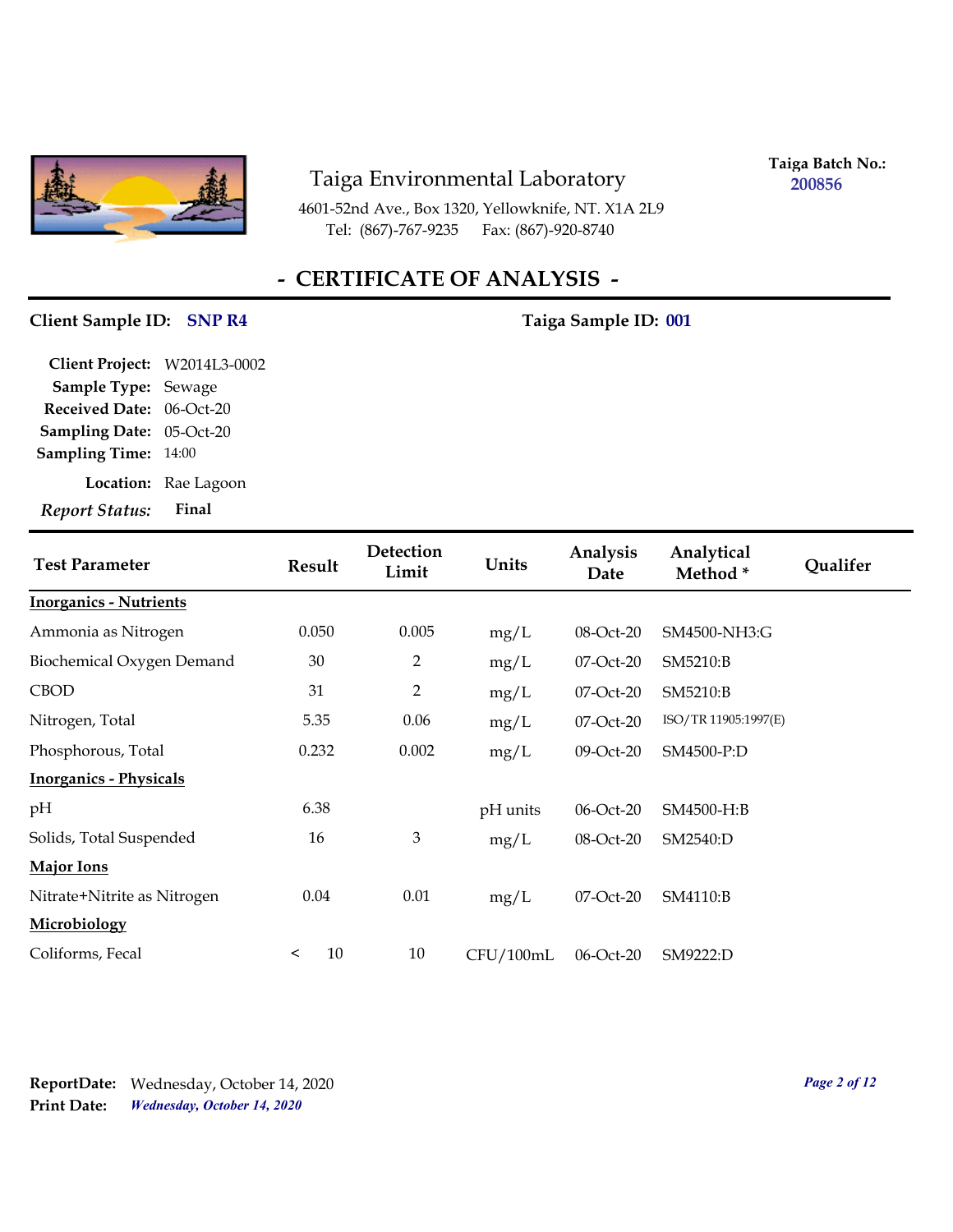

**Taiga Batch No.: 200856**

4601-52nd Ave., Box 1320, Yellowknife, NT. X1A 2L9 Tel: (867)-767-9235 Fax: (867)-920-8740

## **- CERTIFICATE OF ANALYSIS -**

### Client Sample ID: SNP R2 Taiga Sample ID: 002

| Report Status:               |
|------------------------------|
| Location: Rae Lagoon         |
| <b>Sampling Time:</b> 14:00  |
| Sampling Date: 05-Oct-20     |
| Received Date: 06-Oct-20     |
| Sample Type: Sewage          |
| Client Project: W2014L3-0002 |
|                              |

| <b>Test Parameter</b>         | <b>Result</b>    | Detection<br>Limit | Units     | Analysis<br>Date | Analytical<br>Method* | Qualifer |
|-------------------------------|------------------|--------------------|-----------|------------------|-----------------------|----------|
| <b>Inorganics - Nutrients</b> |                  |                    |           |                  |                       |          |
| Biochemical Oxygen Demand     | $\,8\,$          | $\overline{2}$     | mg/L      | 07-Oct-20        | SM5210:B              |          |
| <b>CBOD</b>                   | $\overline{7}$   | $\overline{2}$     | mg/L      | 07-Oct-20        | SM5210:B              |          |
| Nitrogen, Total               | 9.31             | 0.06               | mg/L      | 07-Oct-20        | ISO/TR 11905:1997(E)  |          |
| Phosphorous, Total            | 4.20             | 0.002              | mg/L      | 09-Oct-20        | SM4500-P:D            |          |
| <b>Inorganics - Physicals</b> |                  |                    |           |                  |                       |          |
| pH                            | 7.41             |                    | pH units  | 06-Oct-20        | SM4500-H:B            |          |
| Solids, Total Suspended       | 21               | $\mathfrak{Z}$     | mg/L      | 08-Oct-20        | SM2540:D              |          |
| <b>Major Ions</b>             |                  |                    |           |                  |                       |          |
| Nitrate+Nitrite as Nitrogen   | 0.38             | 0.01               | mg/L      | 07-Oct-20        | SM4110:B              |          |
| Microbiology                  |                  |                    |           |                  |                       |          |
| Coliforms, Fecal              | 360              | 10                 | CFU/100mL | 06-Oct-20        | SM9222:D              |          |
| <b>Trace Metals, Total</b>    |                  |                    |           |                  |                       |          |
| Aluminum                      | 591              | 5                  | $\mu g/L$ | 13-Oct-20        | EPA200.8              |          |
| Antimony                      | 0.1              | 0.1                | $\mu g/L$ | 13-Oct-20        | <b>EPA200.8</b>       |          |
| Arsenic                       | $2.2\phantom{0}$ | 0.2                | $\mu$ g/L | 13-Oct-20        | <b>EPA200.8</b>       |          |
| Barium                        | 35.1             | $0.1\,$            | $\mu$ g/L | 13-Oct-20        | <b>EPA200.8</b>       |          |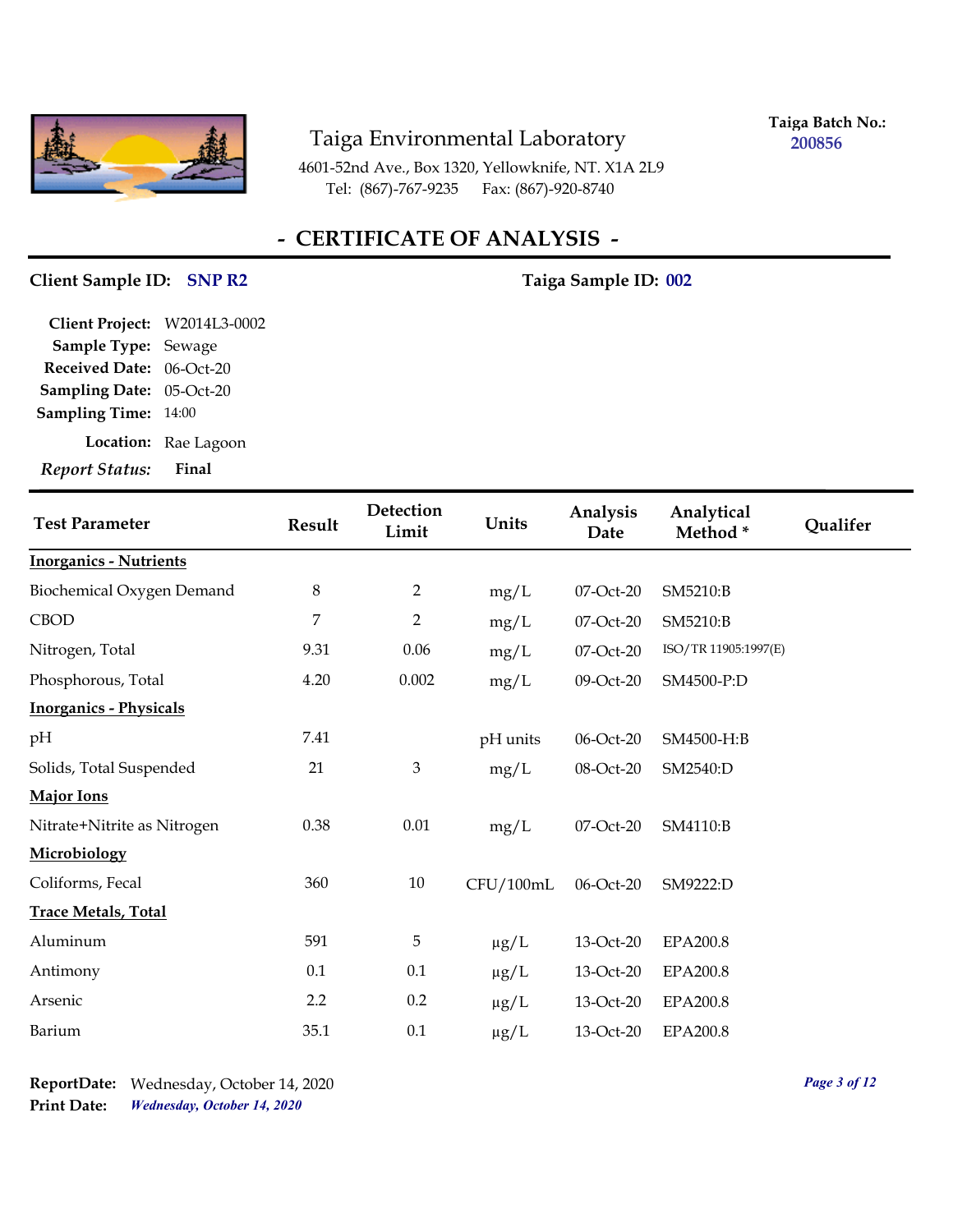

**Taiga Batch No.: 200856**

4601-52nd Ave., Box 1320, Yellowknife, NT. X1A 2L9 Tel: (867)-767-9235 Fax: (867)-920-8740

## **- CERTIFICATE OF ANALYSIS -**

| Client Sample ID: SNP R2 |              |          | Taiga Sample ID: 002 |           |                 |  |  |
|--------------------------|--------------|----------|----------------------|-----------|-----------------|--|--|
| Beryllium                | ~< 0.1       | 0.1      | $\mu g/L$            | 13-Oct-20 | EPA200.8        |  |  |
| Bismuth                  | < 0.2        | 0.2      | $\mu$ g/L            | 13-Oct-20 | EPA200.8        |  |  |
| Boron                    | 251          | 0.9      | $\mu g/L$            | 13-Oct-20 | EPA200.8        |  |  |
| Cadmium                  | < 0.1        | 0.1      | $\mu g/L$            | 13-Oct-20 | <b>EPA200.8</b> |  |  |
| Cesium                   | ~< 0.1       | 0.1      | $\mu g/L$            | 13-Oct-20 | <b>EPA200.8</b> |  |  |
| Chromium                 | $0.8\,$      | 0.1      | $\mu g/L$            | 13-Oct-20 | <b>EPA200.8</b> |  |  |
| Cobalt                   | 0.9          | 0.1      | $\mu g/L$            | 13-Oct-20 | <b>EPA200.8</b> |  |  |
| Copper                   | 1.5          | 0.2      | $\mu g/L$            | 13-Oct-20 | <b>EPA200.8</b> |  |  |
| Iron                     | 945          | 5        | $\mu g/L$            | 13-Oct-20 | <b>EPA200.8</b> |  |  |
| Lead                     | 0.5          | 0.1      | $\mu g/L$            | 13-Oct-20 | <b>EPA200.8</b> |  |  |
| Lithium                  | 6.5          | 0.2      | $\mu g/L$            | 13-Oct-20 | <b>EPA200.8</b> |  |  |
| Manganese                | 262          | 0.1      | $\mu g/L$            | 13-Oct-20 | <b>EPA200.8</b> |  |  |
| Mercury                  | < 0.01       | $0.01\,$ | $\mu g/L$            | 13-Oct-20 | <b>EPA200.8</b> |  |  |
| Molybdenum               | 0.2          | 0.1      | $\mu g/L$            | 13-Oct-20 | <b>EPA200.8</b> |  |  |
| Nickel                   | 2.8          | 0.1      | $\mu g/L$            | 13-Oct-20 | <b>EPA200.8</b> |  |  |
| Rubidium                 | 12.5         | 0.1      | $\mu g/L$            | 13-Oct-20 | EPA200.8        |  |  |
| Selenium                 | ~< 0.5       | 0.5      | $\mu g/L$            | 13-Oct-20 | <b>EPA200.8</b> |  |  |
| Silver                   | ~< 0.1       | $0.1\,$  | $\mu g/L$            | 13-Oct-20 | <b>EPA200.8</b> |  |  |
| Strontium                | 68.3         | 0.1      | $\mu g/L$            | 13-Oct-20 | <b>EPA200.8</b> |  |  |
| Thallium                 | ~< 0.1       | 0.1      | $\mu g/L$            | 13-Oct-20 | <b>EPA200.8</b> |  |  |
| Tin                      | 0.2          | 0.1      | $\mu g/L$            | 13-Oct-20 | EPA200.8        |  |  |
| Titanium                 | 18.6         | 0.1      | $\mu g/L$            | 13-Oct-20 | EPA200.8        |  |  |
| Uranium                  | $0.5\,$      | 0.1      | $\mu g/L$            | 13-Oct-20 | <b>EPA200.8</b> |  |  |
| Vanadium                 | 1.6          | $0.1\,$  | $\mu g/L$            | 13-Oct-20 | <b>EPA200.8</b> |  |  |
| Zinc                     | 5.0<br>$\,<$ | 5        | $\mu$ g/L            | 13-Oct-20 | <b>EPA200.8</b> |  |  |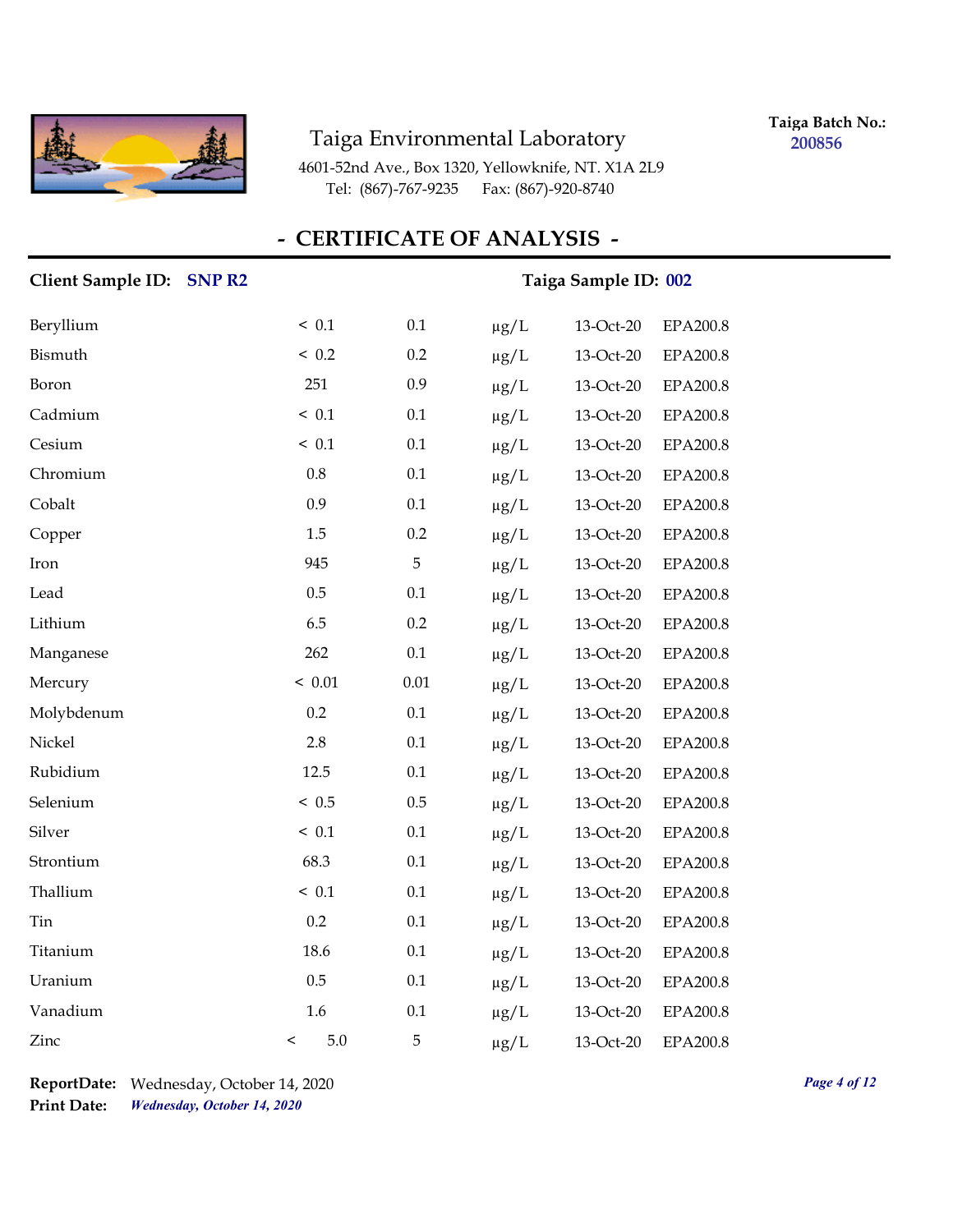

**Taiga Batch No.: 200856**

4601-52nd Ave., Box 1320, Yellowknife, NT. X1A 2L9 Tel: (867)-767-9235 Fax: (867)-920-8740

## **- CERTIFICATE OF ANALYSIS -**

Client Sample ID: SNP R2 Taiga Sample ID: 002

*Wednesday, October 14, 2020* **Print Date: ReportDate:** Wednesday, October 14, 2020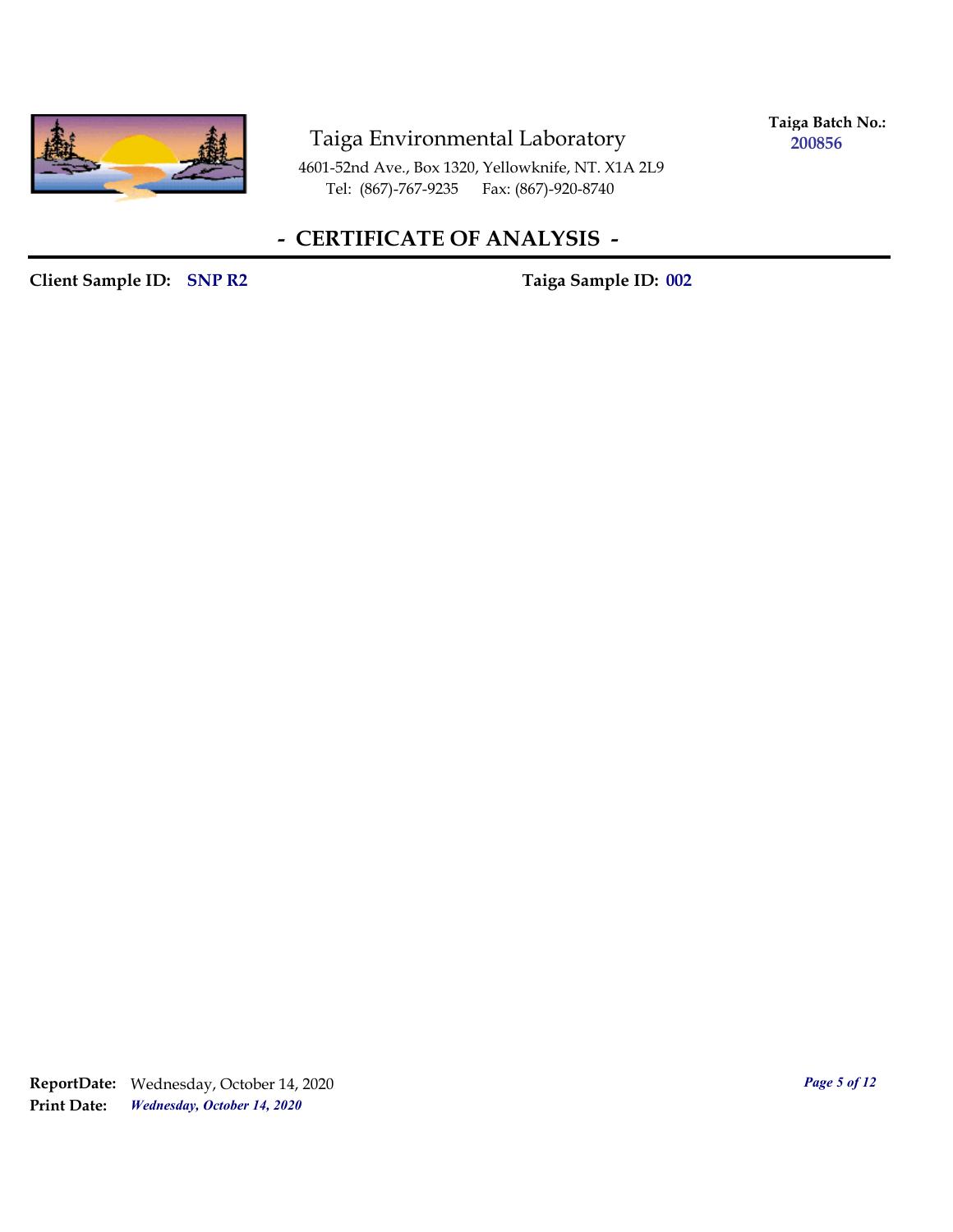

**Taiga Batch No.: 200856**

4601-52nd Ave., Box 1320, Yellowknife, NT. X1A 2L9 Tel: (867)-767-9235 Fax: (867)-920-8740

## **- CERTIFICATE OF ANALYSIS -**

### Client Sample ID: Cell #1 7aiga Sample ID: 003

| <b>Report Status:</b>           | Final                |
|---------------------------------|----------------------|
|                                 | Location: Rae Lagoon |
| <b>Sampling Time:</b> 14:00     |                      |
| <b>Sampling Date: 05-Oct-20</b> |                      |
| <b>Received Date: 06-Oct-20</b> |                      |
| Sample Type: Sewage             |                      |
| Client Project: W2014L3-0002    |                      |
|                                 |                      |

| <b>Test Parameter</b>           | <b>Result</b> | Detection<br>Limit | Units     | Analysis<br>Date | Analytical<br>Method* | Qualifer |
|---------------------------------|---------------|--------------------|-----------|------------------|-----------------------|----------|
| <b>Inorganics - Nutrients</b>   |               |                    |           |                  |                       |          |
| Ammonia as Nitrogen             | 40.9          | 0.005              | mg/L      | 08-Oct-20        | SM4500-NH3:G          |          |
| Biochemical Oxygen Demand       | 24            | 2                  | mg/L      | 07-Oct-20        | SM5210:B              |          |
| <b>CBOD</b>                     | 24            | $\overline{2}$     | mg/L      | 07-Oct-20        | SM5210:B              |          |
| Phosphorous, Total              | 6.15          | 0.002              | mg/L      | 09-Oct-20        | SM4500-P:D            |          |
| <b>Inorganics - Physicals</b>   |               |                    |           |                  |                       |          |
| pН                              | 7.57          |                    | pH units  | 06-Oct-20        | SM4500-H:B            |          |
| Solids, Total Suspended         | 122           | 3                  | mg/L      | 08-Oct-20        | SM2540:D              |          |
| <b>Major Ions</b>               |               |                    |           |                  |                       |          |
| Nitrate+Nitrite as Nitrogen     | 0.11          | 0.01               | mg/L      | 07-Oct-20        | SM4110:B              |          |
| Microbiology                    |               |                    |           |                  |                       |          |
| Coliforms, Fecal                | 25000         | 1000               | CFU/100mL | 06-Oct-20        | SM9222:D              |          |
| <b>Subcontracted Inorganics</b> |               |                    |           |                  |                       |          |
| Calcium                         | 29.8          | 0.05               | mg/L      | 09-Oct-20        | EPA200.2              |          |
| Magnesium                       | 11.4          | 0.005              | mg/L      | 09-Oct-20        | EPA200.2              |          |
| Potassium                       | 24.3          | 0.05               | mg/L      | 09-Oct-20        | EPA200.2              |          |
| Sodium                          | 62.8          | 0.05               | mg/L      | 09-Oct-20        | EPA200.2              |          |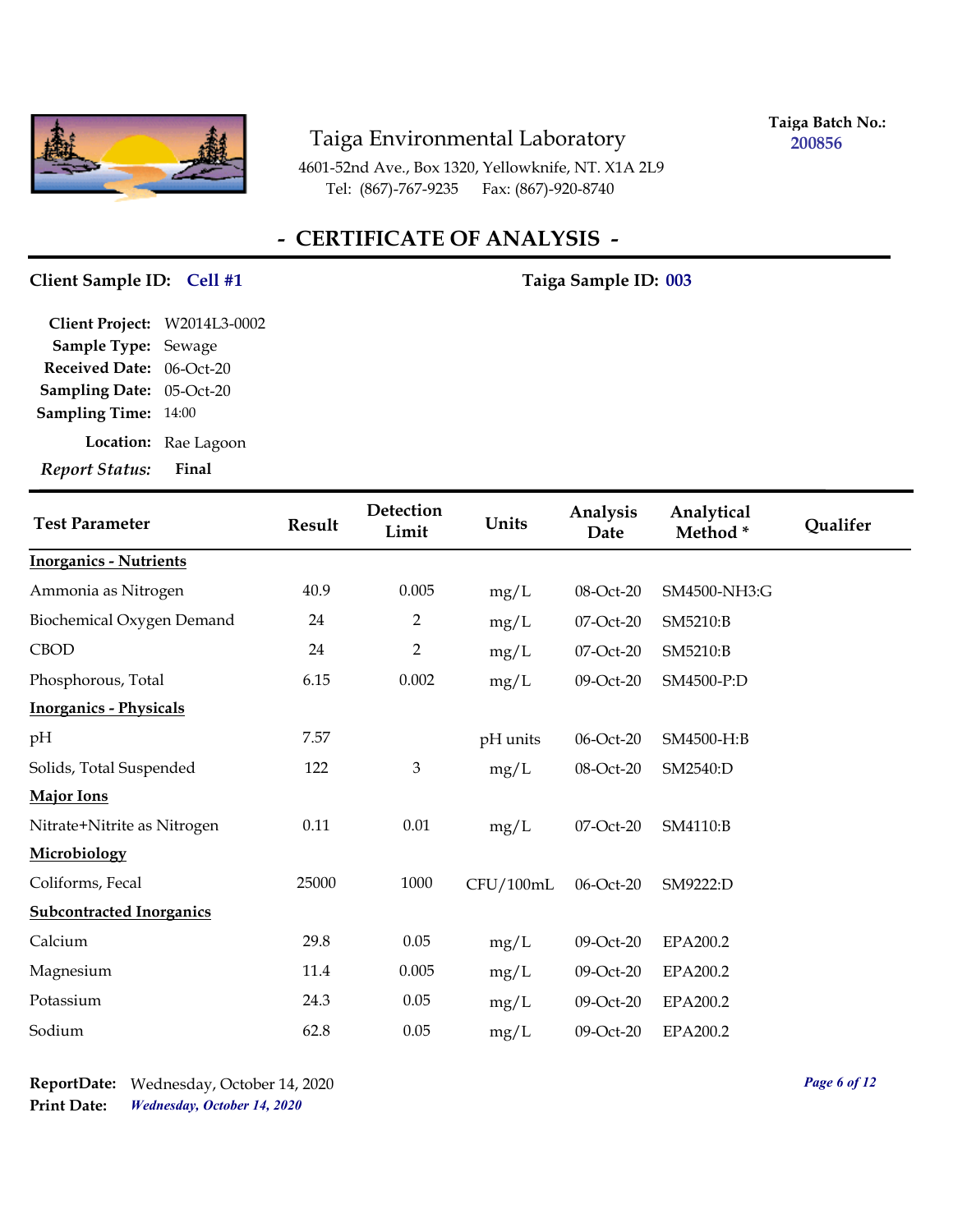

**Taiga Batch No.: 200856**

4601-52nd Ave., Box 1320, Yellowknife, NT. X1A 2L9 Tel: (867)-767-9235 Fax: (867)-920-8740

### **- CERTIFICATE OF ANALYSIS -**

# Client Sample ID: Cell #1 Taiga Sample ID: 003 **Trace Metals, Total** Aluminum 341 5 µg/L 13-Oct-20 EPA200.8 Antimony 0.3 0.1 μg/L 13-Oct-20 EPA200.8 Arsenic 1.1 0.2 µg/L 13-Oct-20 EPA200.8 Barium 14.2 0.1 µg/L 13-Oct-20 EPA200.8 Beryllium  $\leq 0.1$   $0.1$   $\mu g/L$   $13$ -Oct-20 EPA200.8 Bismuth 1.5 0.2 µg/L 13-Oct-20 EPA200.8 Boron 390 0.9 µg/L 13-Oct-20 EPA200.8 Cadmium < 0.1 0.1 µg/L 13-Oct-20 EPA200.8 Cesium 0.1 0.1 µg/L 13-Oct-20 EPA200.8 Chromium 0.7 0.1 µg/L 13-Oct-20 EPA200.8 Cobalt 0.9 0.1 µg/L 13-Oct-20 EPA200.8 Copper 8.0 0.2 µg/L 13-Oct-20 EPA200.8 Iron 508 5 µg/L 13-Oct-20 EPA200.8 Lead  $0.3$   $0.1$   $\mu g/L$   $13-Oct-20$  EPA200.8 Lithium 5.4 0.2 µg/L 13-Oct-20 EPA200.8 Manganese 116 0.1 μg/L 13-Oct-20 EPA200.8 Mercury < 0.01 0.01 μg/L 13-Oct-20 EPA200.8 Molybdenum 0.5 0.1 µg/L 13-Oct-20 EPA200.8 Nickel 3.6 0.1 µg/L 13-Oct-20 EPA200.8 Rubidium 21.4 0.1 µg/L 13-Oct-20 EPA200.8 Selenium < 0.5 0.5 µg/L 13-Oct-20 EPA200.8 Silver  $\leq 0.1$   $0.1$   $\mu g/L$   $13-Oct-20$  EPA200.8 Strontium 80.8 0.1 µg/L 13-Oct-20 EPA200.8 Thallium  $\leq 0.1$   $0.1$   $\mu$ g/L  $13$ -Oct-20 EPA200.8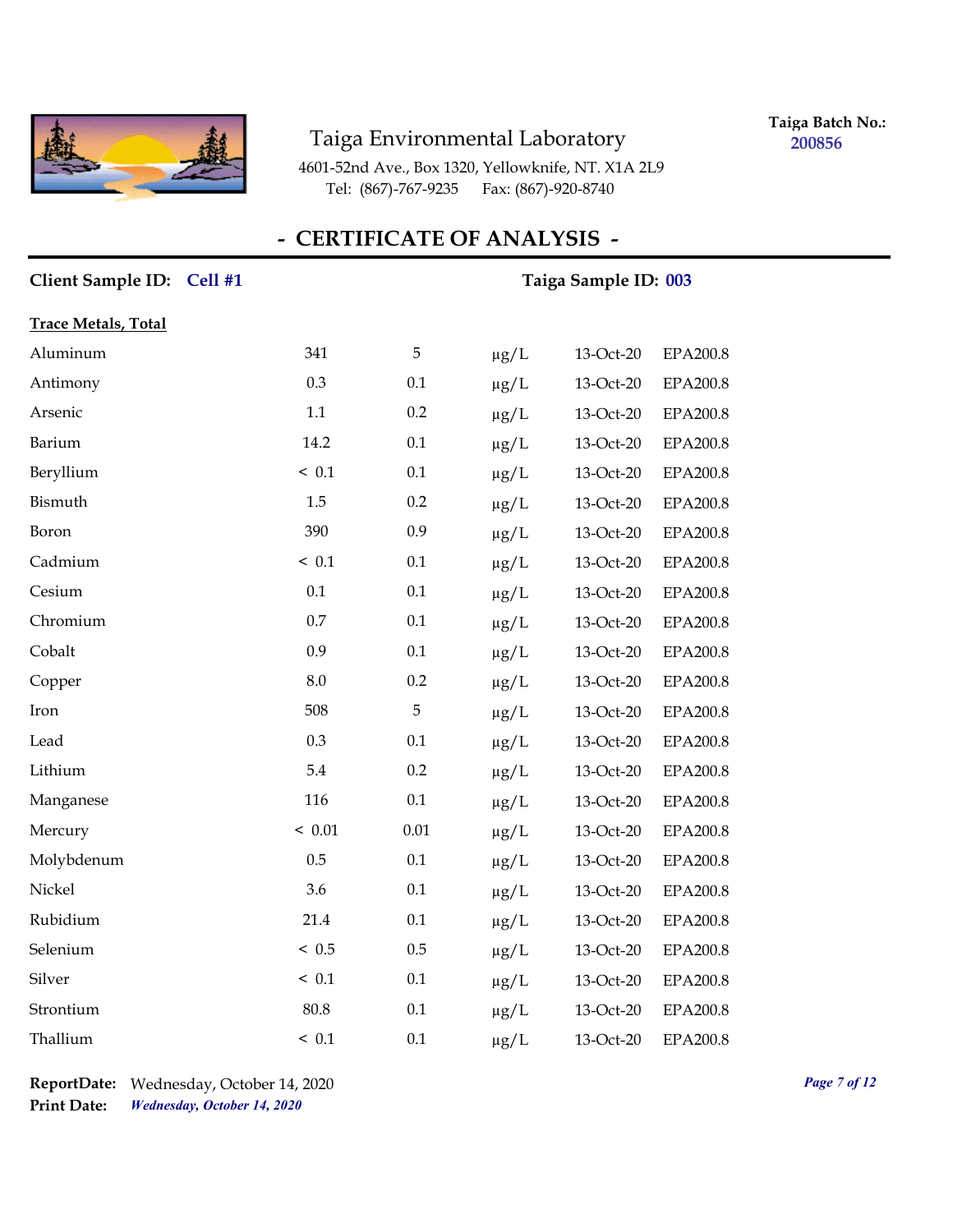

**Taiga Batch No.: 200856**

4601-52nd Ave., Box 1320, Yellowknife, NT. X1A 2L9 Tel: (867)-767-9235 Fax: (867)-920-8740

## **- CERTIFICATE OF ANALYSIS -**

| Client Sample ID: Cell #1 |      |     | Taiga Sample ID: 003 |           |          |
|---------------------------|------|-----|----------------------|-----------|----------|
| Tin                       | 0.2  | 0.1 | $\mu$ g/L            | 13-Oct-20 | EPA200.8 |
| Titanium                  | 9.5  | 0.1 | $\mu$ g/L            | 13-Oct-20 | EPA200.8 |
| Uranium                   | 1.4  | 0.1 | $\mu$ g/L            | 13-Oct-20 | EPA200.8 |
| Vanadium                  | 0.7  | 0.1 | $\mu$ g/L            | 13-Oct-20 | EPA200.8 |
| Zinc                      | 25.5 | 5   | $\mu$ g/L            | 13-Oct-20 | EPA200.8 |

*Wednesday, October 14, 2020* **Print Date: ReportDate:** Wednesday, October 14, 2020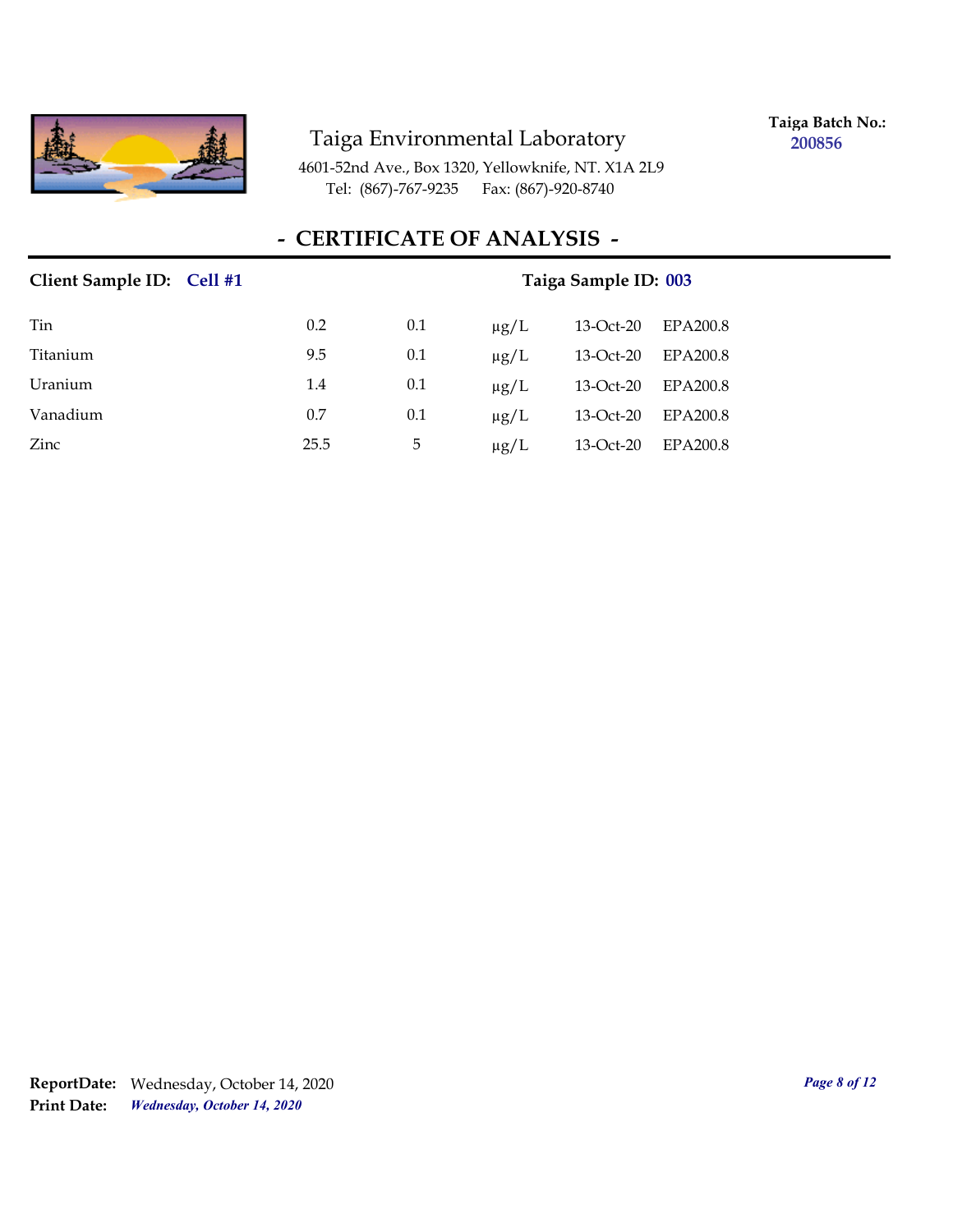

**Taiga Batch No.: 200856**

4601-52nd Ave., Box 1320, Yellowknife, NT. X1A 2L9 Tel: (867)-767-9235 Fax: (867)-920-8740

## **- CERTIFICATE OF ANALYSIS -**

### Client Sample ID: Cell #1 dump station Taiga Sample ID: 004

| Final                       |
|-----------------------------|
| Location: Rae Lagoon        |
| <b>Sampling Time: 14:00</b> |
| Sampling Date: 05-Oct-20    |
| Received Date: 06-Oct-20    |
| Sample Type: Sewage         |
| Client Project: W2014L3-002 |
|                             |

| <b>Test Parameter</b>           | <b>Result</b> | Detection<br>Limit | Units     | Analysis<br>Date | Analytical<br>Method* | Qualifer |
|---------------------------------|---------------|--------------------|-----------|------------------|-----------------------|----------|
| <b>Inorganics - Nutrients</b>   |               |                    |           |                  |                       |          |
| Ammonia as Nitrogen             | 41.0          | 0.005              | mg/L      | 08-Oct-20        | SM4500-NH3:G          |          |
| Biochemical Oxygen Demand       | 16            | $\overline{2}$     | mg/L      | 07-Oct-20        | SM5210:B              | 81       |
| <b>CBOD</b>                     | 17            | $\overline{2}$     | mg/L      | 07-Oct-20        | SM5210:B              | 81       |
| Phosphorous, Total              | 5.76          | 0.002              | mg/L      | 09-Oct-20        | SM4500-P:D            |          |
| <b>Inorganics - Physicals</b>   |               |                    |           |                  |                       |          |
| pH                              | 7.61          |                    | pH units  | 06-Oct-20        | SM4500-H:B            |          |
| Solids, Total Suspended         | 28            | $\mathfrak{Z}$     | mg/L      | 08-Oct-20        | SM2540:D              |          |
| <b>Major Ions</b>               |               |                    |           |                  |                       |          |
| Nitrate+Nitrite as Nitrogen     | 0.12          | 0.01               | mg/L      | 07-Oct-20        | SM4110:B              |          |
| Microbiology                    |               |                    |           |                  |                       |          |
| Coliforms, Fecal                | 24000         | $\mathbf{1}$       | CFU/100mL | 06-Oct-20        | SM9222:D              |          |
| <b>Subcontracted Inorganics</b> |               |                    |           |                  |                       |          |
| Calcium                         | 30.0          | 0.05               | mg/L      | 09-Oct-20        | EPA200.2              |          |
| Magnesium                       | 11.6          | 0.005              | mg/L      | 09-Oct-20        | EPA200.2              |          |
| Potassium                       | 25.8          | 0.05               | mg/L      | 09-Oct-20        | EPA200.2              |          |
| Sodium                          | 64.0          | 0.05               | mg/L      | 09-Oct-20        | EPA200.2              |          |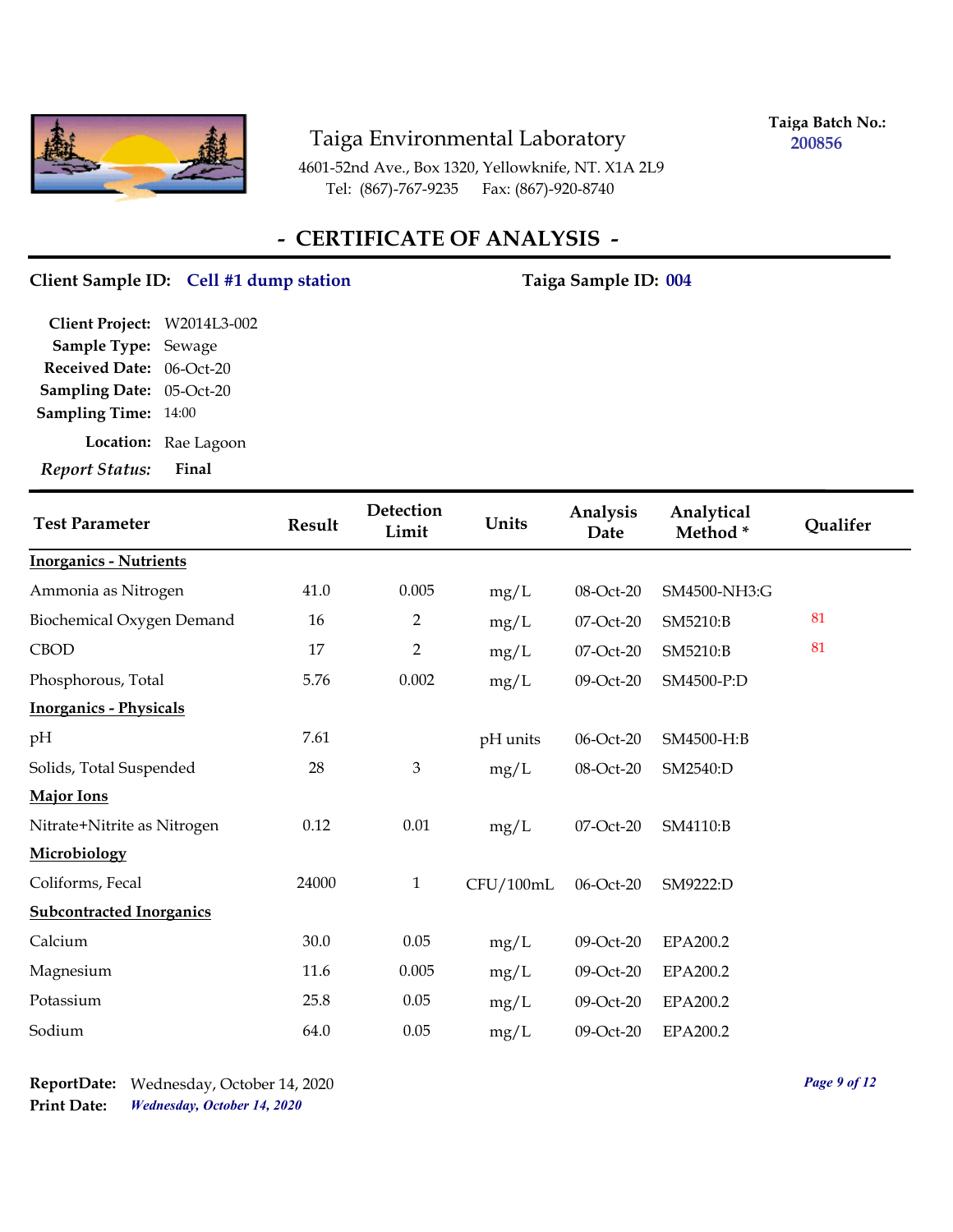

**Taiga Batch No.: 200856**

4601-52nd Ave., Box 1320, Yellowknife, NT. X1A 2L9 Tel: (867)-767-9235 Fax: (867)-920-8740

## **- CERTIFICATE OF ANALYSIS -**

|                            | Client Sample ID: Cell #1 dump station | Taiga Sample ID: 004 |           |           |                 |  |
|----------------------------|----------------------------------------|----------------------|-----------|-----------|-----------------|--|
| <b>Trace Metals, Total</b> |                                        |                      |           |           |                 |  |
| Aluminum                   | 69.7                                   | 5                    | $\mu g/L$ | 13-Oct-20 | EPA200.8        |  |
| Antimony                   | 0.3                                    | 0.1                  | $\mu$ g/L | 13-Oct-20 | EPA200.8        |  |
| Arsenic                    | $1.0\,$                                | 0.2                  | $\mu$ g/L | 13-Oct-20 | <b>EPA200.8</b> |  |
| Barium                     | $7.0\,$                                | $0.1\,$              | $\mu g/L$ | 13-Oct-20 | EPA200.8        |  |
| Beryllium                  | ~< 0.1                                 | 0.1                  | $\mu g/L$ | 13-Oct-20 | EPA200.8        |  |
| Bismuth                    | 0.7                                    | 0.2                  | $\mu g/L$ | 13-Oct-20 | EPA200.8        |  |
| Boron                      | 386                                    | 0.9                  | $\mu g/L$ | 13-Oct-20 | <b>EPA200.8</b> |  |
| Cadmium                    | ~< 0.1                                 | 0.1                  | $\mu$ g/L | 13-Oct-20 | EPA200.8        |  |
| Cesium                     | 0.1                                    | 0.1                  | $\mu g/L$ | 13-Oct-20 | EPA200.8        |  |
| Chromium                   | 0.2                                    | 0.1                  | $\mu g/L$ | 13-Oct-20 | EPA200.8        |  |
| Cobalt                     | $0.7\,$                                | 0.1                  | $\mu g/L$ | 13-Oct-20 | EPA200.8        |  |
| Copper                     | 4.2                                    | 0.2                  | $\mu g/L$ | 13-Oct-20 | <b>EPA200.8</b> |  |
| Iron                       | 212                                    | 5                    | $\mu$ g/L | 13-Oct-20 | EPA200.8        |  |
| Lead                       | 0.1                                    | 0.1                  | $\mu$ g/L | 13-Oct-20 | EPA200.8        |  |
| Lithium                    | 5.0                                    | 0.2                  | $\mu$ g/L | 13-Oct-20 | EPA200.8        |  |
| Manganese                  | 94.8                                   | 0.1                  | $\mu$ g/L | 13-Oct-20 | <b>EPA200.8</b> |  |
| Mercury                    | $0.01\,$                               | $0.01\,$             | $\mu g/L$ | 13-Oct-20 | EPA200.8        |  |
| Molybdenum                 | 0.4                                    | 0.1                  | $\mu$ g/L | 13-Oct-20 | EPA200.8        |  |
| Nickel                     | 3.0                                    | 0.1                  | $\mu$ g/L | 13-Oct-20 | <b>EPA200.8</b> |  |
| Rubidium                   | 20.5                                   | 0.1                  | $\mu$ g/L | 13-Oct-20 | EPA200.8        |  |
| Selenium                   | ~< 0.5                                 | 0.5                  | $\mu$ g/L | 13-Oct-20 | <b>EPA200.8</b> |  |
| Silver                     | ~< 0.1                                 | 0.1                  | $\mu$ g/L | 13-Oct-20 | EPA200.8        |  |
| Strontium                  | 76.7                                   | 0.1                  | $\mu g/L$ | 13-Oct-20 | EPA200.8        |  |
| Thallium                   | ~< 0.1                                 | 0.1                  | $\mu$ g/L | 13-Oct-20 | <b>EPA200.8</b> |  |

*Wednesday, October 14, 2020* **Print Date: ReportDate:** Wednesday, October 14, 2020 *Page 10 of 12*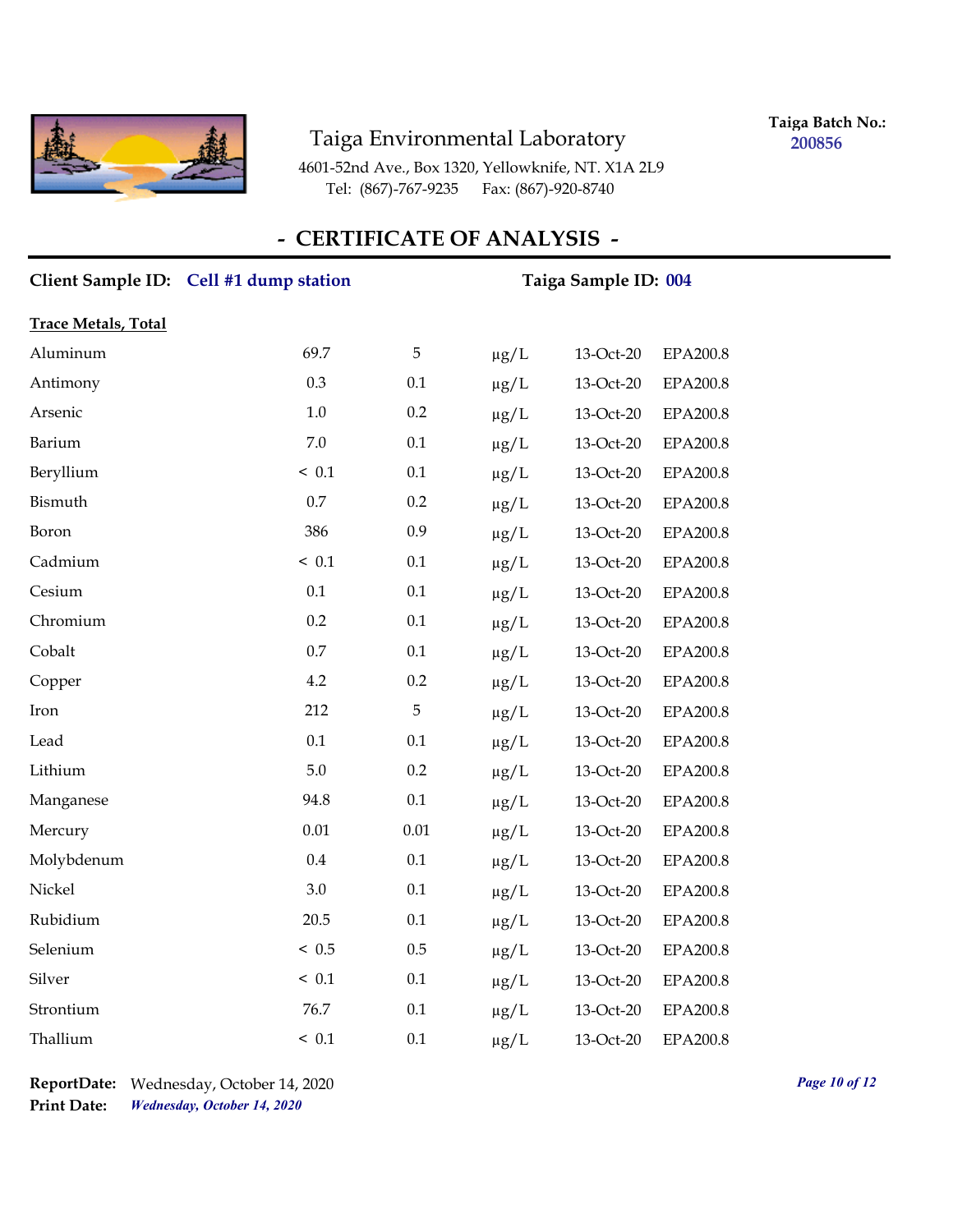

**Taiga Batch No.: 200856**

4601-52nd Ave., Box 1320, Yellowknife, NT. X1A 2L9 Tel: (867)-767-9235 Fax: (867)-920-8740

## **- CERTIFICATE OF ANALYSIS -**

|          | Client Sample ID: Cell #1 dump station | Taiga Sample ID: 004 |           |           |          |  |
|----------|----------------------------------------|----------------------|-----------|-----------|----------|--|
| Tin      | 0.2                                    | 0.1                  | $\mu$ g/L | 13-Oct-20 | EPA200.8 |  |
| Titanium | 1.9                                    | 0.1                  | $\mu$ g/L | 13-Oct-20 | EPA200.8 |  |
| Uranium  | 1.1                                    | 0.1                  | $\mu$ g/L | 13-Oct-20 | EPA200.8 |  |
| Vanadium | 0.2                                    | 0.1                  | $\mu$ g/L | 13-Oct-20 | EPA200.8 |  |
| Zinc     | 11.7                                   | 5                    | $\mu$ g/L | 13-Oct-20 | EPA200.8 |  |

*Wednesday, October 14, 2020* **Print Date: ReportDate:** Wednesday, October 14, 2020